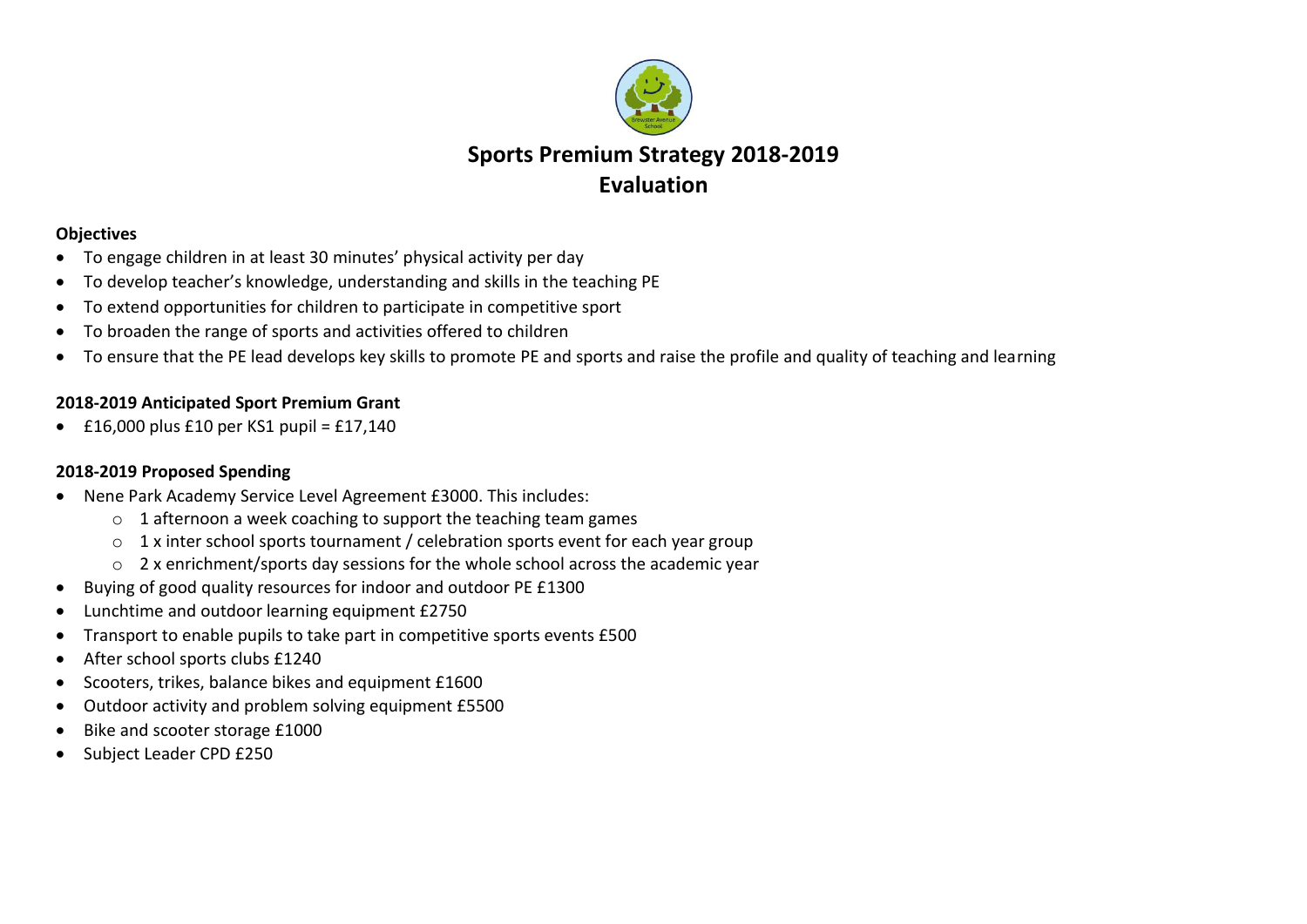

## **2018-2019 Actual Spending**

|                                  | Sep | Oct | <b>Nov</b> | <b>Dec</b> | Jan | Feb | Mar   | Apr | May | Jun   | Jul   | Aug | <b>Total</b> |
|----------------------------------|-----|-----|------------|------------|-----|-----|-------|-----|-----|-------|-------|-----|--------------|
| <b>Income</b>                    |     |     |            |            |     |     |       |     |     |       |       |     |              |
| PE Sports Grant                  |     |     | 10,010     |            |     |     |       |     |     | 7,150 |       |     | 17,160       |
| <b>Total Income</b>              |     |     | 10,010     |            |     |     |       |     |     | 7,150 |       |     | 17,160       |
|                                  |     |     |            |            |     |     |       |     |     |       |       |     |              |
| <b>Costs</b>                     |     |     |            |            |     |     |       |     |     |       |       |     |              |
| <b>NPA Contract</b>              |     |     |            |            |     |     | 3,000 |     |     |       |       |     | 3,000        |
| PE Resources                     |     |     |            |            |     |     | 2,187 |     |     |       | 34    |     | 2,221        |
| Lunchtime & Outdoor Education    | 539 |     | 72         |            | 352 | 200 | 1,883 | 321 | 88  | 127   |       |     | 3,582        |
| <b>Transport to Sport Events</b> |     |     |            |            |     |     |       |     |     |       | 125   |     | 125          |
| Norwich City Football Club       |     |     |            |            |     |     | 640   |     |     |       |       |     | 640          |
| <b>Balance Bikes</b>             |     |     |            |            |     | 455 | 60    |     |     |       |       |     | 515          |
| Large construction equipment     |     |     |            |            |     |     |       |     |     |       | 3,330 |     | 3,330        |
| Bike and scooter storage         |     |     |            |            |     |     |       |     |     |       | 3,445 |     | 3,445        |
| PE Network Meeting               |     |     |            |            |     |     |       | 189 |     |       |       |     | 189          |
| <b>Total Cost</b>                | 539 |     | 72         |            | 352 | 655 | 7,770 | 510 | 88  | 127   | 6,900 |     | 17,046       |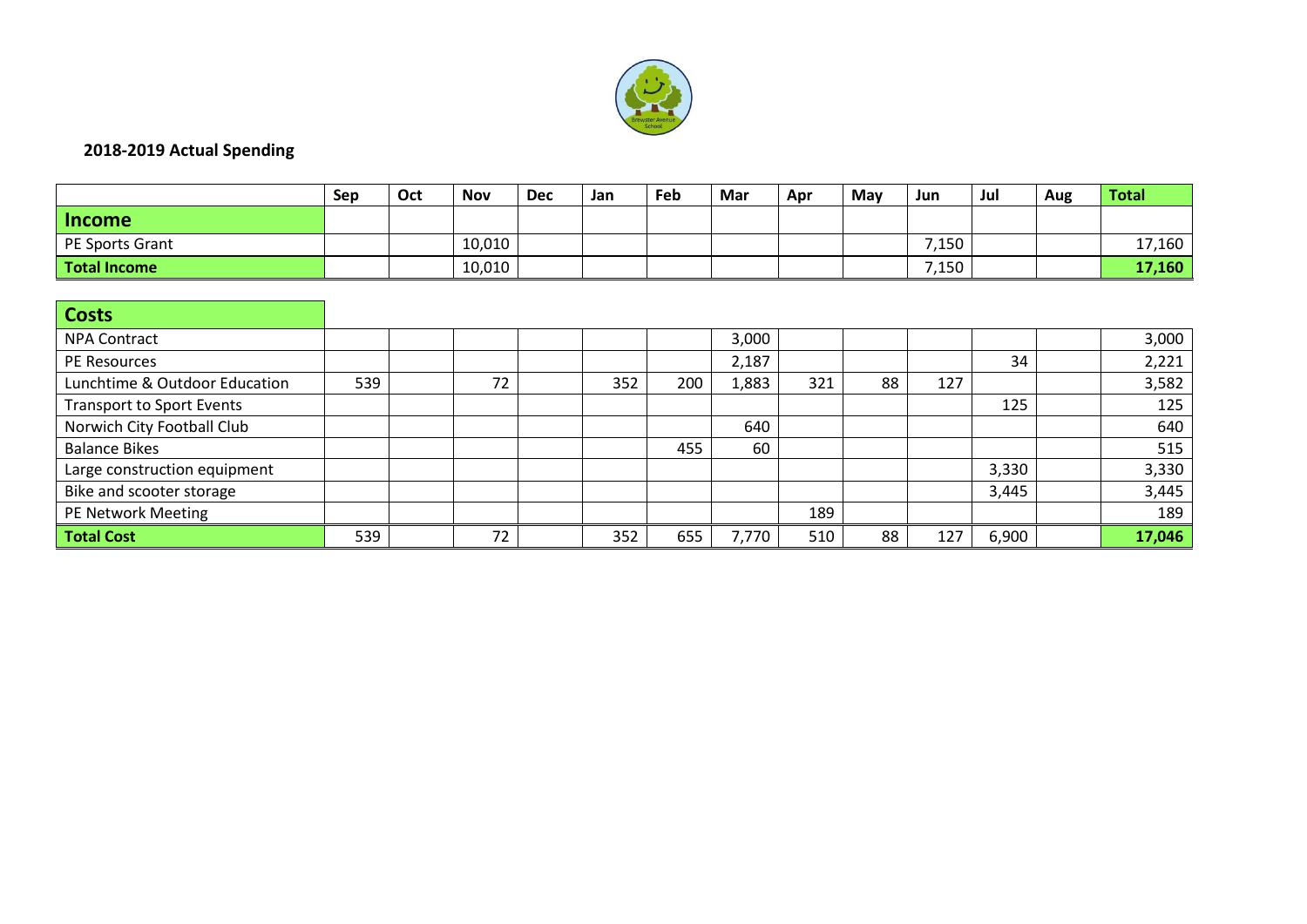

| <b>Spending</b> | Item/project                                                                                                              | <b>Objectives</b>                                                                                                                                                                                                  | Impact                                                                                                                                                                                                                                                                                                                                                                                                                                                                                                                                                                                                                                                                                                                                                                              |  |  |  |  |  |
|-----------------|---------------------------------------------------------------------------------------------------------------------------|--------------------------------------------------------------------------------------------------------------------------------------------------------------------------------------------------------------------|-------------------------------------------------------------------------------------------------------------------------------------------------------------------------------------------------------------------------------------------------------------------------------------------------------------------------------------------------------------------------------------------------------------------------------------------------------------------------------------------------------------------------------------------------------------------------------------------------------------------------------------------------------------------------------------------------------------------------------------------------------------------------------------|--|--|--|--|--|
| £3000           | NPA SLA - 1 hour<br>weekly coach to<br>come into school to<br>support the teaching<br>and learning of PE<br>across school | To develop teacher's<br>knowledge, understanding<br>and skills in the teaching and<br>learning of PE<br>To provide good quality PE<br>provision from a highly<br>trained teacher for all the<br>children to access | Teacher feedback has indicated that that they are more confident teaching specific skills to<br>children and ensuring progression in PE.<br>Attainment data shows that:<br>Reception: 83% achieved the ELG in moving and handling<br>Key Stage 1: 94% achieved the expected standard in PE                                                                                                                                                                                                                                                                                                                                                                                                                                                                                          |  |  |  |  |  |
|                 | NPA SLA - 1 inter<br>schools sports<br>tournament /<br>celebration sports<br>event for each year<br>group                 | To extend the opportunities<br>the children have to enter<br>into sporting competitions<br>and events with other<br>schools                                                                                        | The budget has provided a greater range of sports available for children to participate in.<br>All Year 1 children attended the multi-skills tournament. Feedback from children suggested<br>that they thoroughly enjoyed the variety of activities provided by the pupils at Nene Park and<br>that they have been inspired to develop these activities both at school and at home.<br>A group of children from Reception attended the dance festival. They enjoyed learning a<br>dance routine and being able to show their routine to other schools and be able to show<br>children the skills that they have learnt.                                                                                                                                                             |  |  |  |  |  |
|                 | $NPA SLA - 2$<br>enrichment sessions                                                                                      | To extend opportunities for<br>children to participate in<br>competitive sport<br>To broaden the range of<br>sports and activities offered<br>to children                                                          | Sports Day 2019 delivered by Nene Park Academy. A selection of pupils from NPA were<br>brought over to help with the set up and delivery of sports day. The NPA pupils demonstrated<br>their ability to help motivate and inspire children with each classes sports day races and they<br>were excellent at encouraging and inspiring children to perform their races with their parents<br>watching.<br>A selection of 30 children from year one took part in an after school club. This allowed a<br>greater range of activities provided for children. Children have had the opportunity to<br>improve their gross and fine motor skill. Feedback from children show that they enjoyed<br>learning new skills and being able to apply these skills within and outside of school. |  |  |  |  |  |
| £2187           | Updating and buying<br>new PE resources for<br>PE teaching and<br>learning                                                | To provide good quality PE<br>resources to ensure quality<br>teaching and learning in PE,<br>during taught and zone<br>learning                                                                                    | The repairs and maintenance of the current equipment used in school has meant that children<br>have ongoing access to good quality resources whilst maintaining the safety of children using<br>them.<br>The new PE equipment has meant that children have a continued range of equipment to<br>access during PE lessons and lunchtimes.                                                                                                                                                                                                                                                                                                                                                                                                                                            |  |  |  |  |  |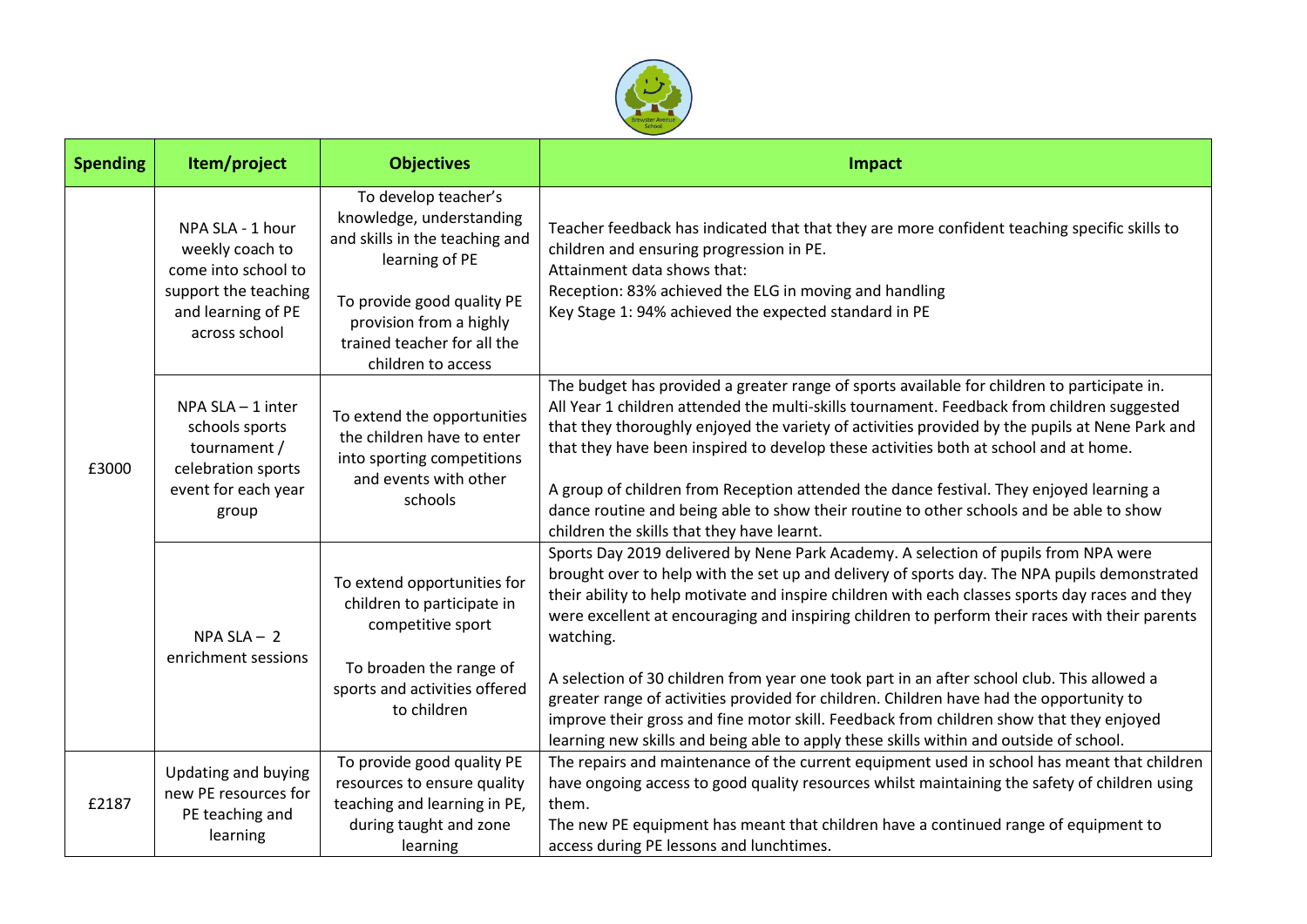

|       |                                                               |                                                                                                                                                       | Observations of the learning environment in Reception has demonstrated that children are inspired<br>and love to learn in the new mud kitchen and this has broadened the range of activities on offer to<br>children.                                                                                                                                                                                                                                                                                                                                                                                                                                                                                                                                                                                                                                                                                                                                                                                                                                                                                                                                                                                                                                                                                                                                                                                                                                                                                                                                                                                                                                                                                                                                       |  |  |  |  |  |
|-------|---------------------------------------------------------------|-------------------------------------------------------------------------------------------------------------------------------------------------------|-------------------------------------------------------------------------------------------------------------------------------------------------------------------------------------------------------------------------------------------------------------------------------------------------------------------------------------------------------------------------------------------------------------------------------------------------------------------------------------------------------------------------------------------------------------------------------------------------------------------------------------------------------------------------------------------------------------------------------------------------------------------------------------------------------------------------------------------------------------------------------------------------------------------------------------------------------------------------------------------------------------------------------------------------------------------------------------------------------------------------------------------------------------------------------------------------------------------------------------------------------------------------------------------------------------------------------------------------------------------------------------------------------------------------------------------------------------------------------------------------------------------------------------------------------------------------------------------------------------------------------------------------------------------------------------------------------------------------------------------------------------|--|--|--|--|--|
| £2571 | Updating and buying<br>new lunchtime and<br>outdoor equipment | To engage children in at least<br>30 minutes' physical activity<br>per day<br>To broaden the range of<br>sports and activities offered<br>to children | Reception have also improved their learning environment with other new resources and feedback from<br>the teaching staff indicate that these resources are being used on a daily basis, the children enjoy using<br>them and it is supporting children in engaging in at least 30 minutes physical activity a day.<br>New resources in year two have allowed children to improve their learning. The large crates have lent<br>themselves to being great way to inspire children to create their own 'obstacle' courses and these are<br>being used often, supporting children in engaging in at least 30 minutes physical activity a day.<br>Children have developed their learning through the use of the new woodlands resources and have<br>been motivated to learn about nature. The resources have allowed children to explore the woodlands<br>in a more detailed manner and can now use various equipment and resources to explore the<br>woodlands in a more in depth way. These resources have broadened the activities on offer to children.<br>The pond area is now a popular area for learning and having new equipment and storage has meant<br>that children can access the pond area and develop their learning. The pond area is now regularly used<br>by all classes.<br>Children have been inspired to attend gardening club at lunchtimes and having new equipment to use<br>has led to the increased maintenance of the gardening area and children are able to learn new skills in<br>regards to growing and maintaining plants.<br>New playground markings have meant children have a wider opportunity to take part in lunchtime<br>games and activities, ensuring that they engage in at least 30 minutes physical activity a day. |  |  |  |  |  |